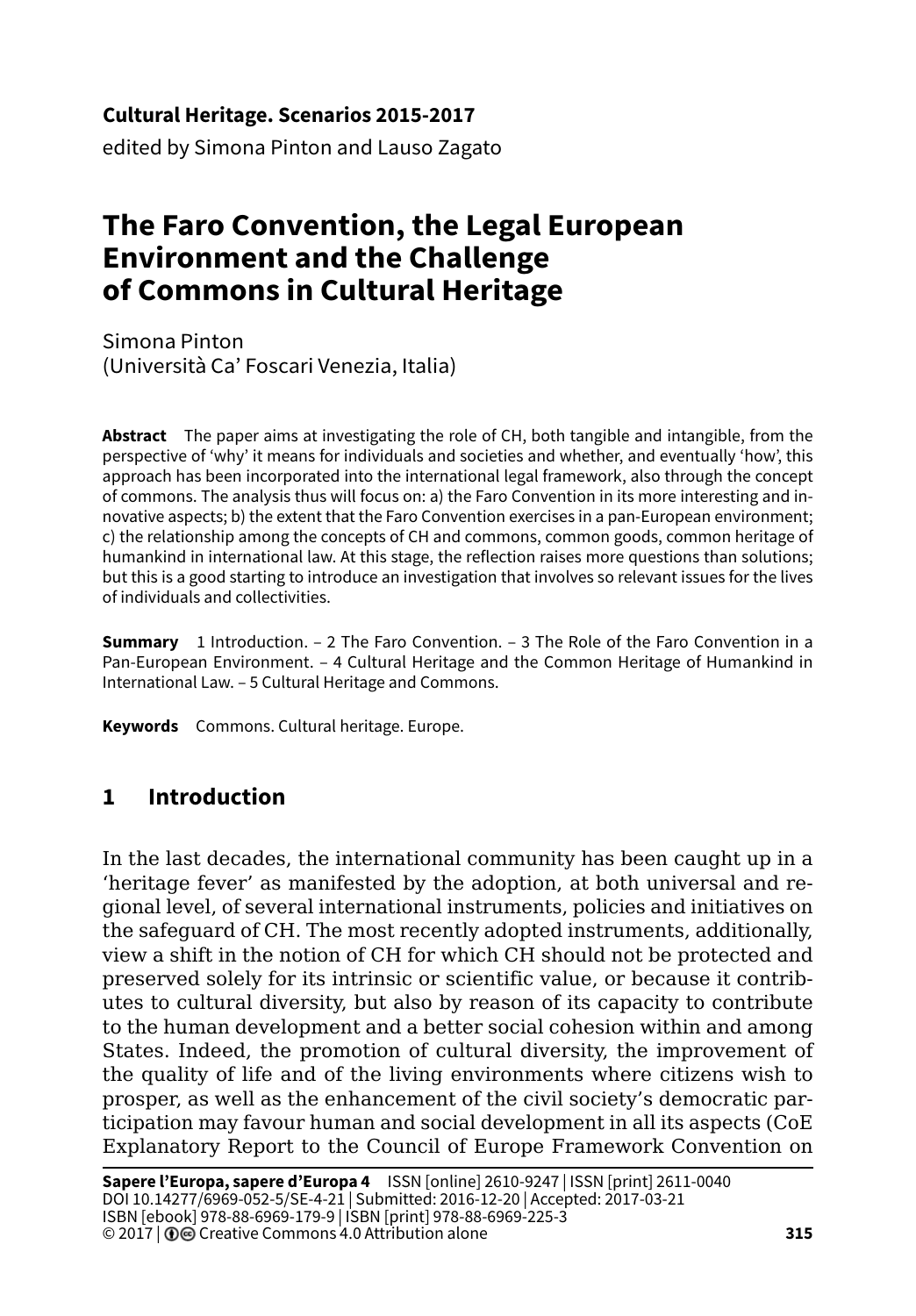the Value of Cultural Heritage for Society, 27 October 2005; Fojut 2009).

The Faro Convention is the most far-reaching example of the latter type of international agreements. It recognizes that CH is a basic dimension of people's lives and their identity, an essential component of 'place', and a driver for sustainable development of the whole society, at environmental, economic and social level (Carmosino 2013).

The idea behind seems to be a concept of *commonness* that stems from the values connected to CH and to dynamic HCs committed to safeguard and transmit CH to present and future generations.

Against this background, the paper will examine the most interesting features of the Faro Convention and the authority it exercises in a pan-European environment. It will then provide for some initial considerations on the relationship between the CH and notions of common heritage of humankind and commons in the international-law frame.

# **2 The Faro Convention**

The Faro Convention on the value of CH for society, in force since 1 June 2011, is an open treaty: CoE non-members States may ratify it if invited by. This Convention – assessed as a highly innovative treaty (Lixinski 2013, 79) – sets clearly contemporary approaches towards the safeguarding of CH in the European context: potentially, as the most far-reaching in terms of its influence (Blake 2015, 325, 327). It will be thus significant to briefly clarify the nature and extent of this influence.

The Faro Convention complements previous CoE Conventions related to CH:<sup>1</sup> but, where that generation of European instruments was concerned with the *fabric of heritage*, the Faro Convention, in line with the Florence one, considers heritage from the viewpoint of the living people who construct, make, use and celebrate, or *oppose* it. CH and the human right to have such a heritage recognized are the key aspects (Wolferstan, Fairclough 2013, 43).

This "focus on values, rather than constitutive elements of heritage" is also a way of avoiding commodification of heritage, because all references to heritage or culture, as "concrete entities", are avoided (Lixinski 2013, 79, 80). Rather, the definition of CH in art. 2(a) highlights particularly the idea of "constantly evolving values", which indicates a living culture:

the main frontier that Faro urges us to cross is therefore to change heritage from being treated as a limited number of assets to be kept

**<sup>1</sup>** The European cultural Convention (1954), the Convention on the architectural heritage (1985), the Convention on the archaeological heritage (1992) and the ELC (2000).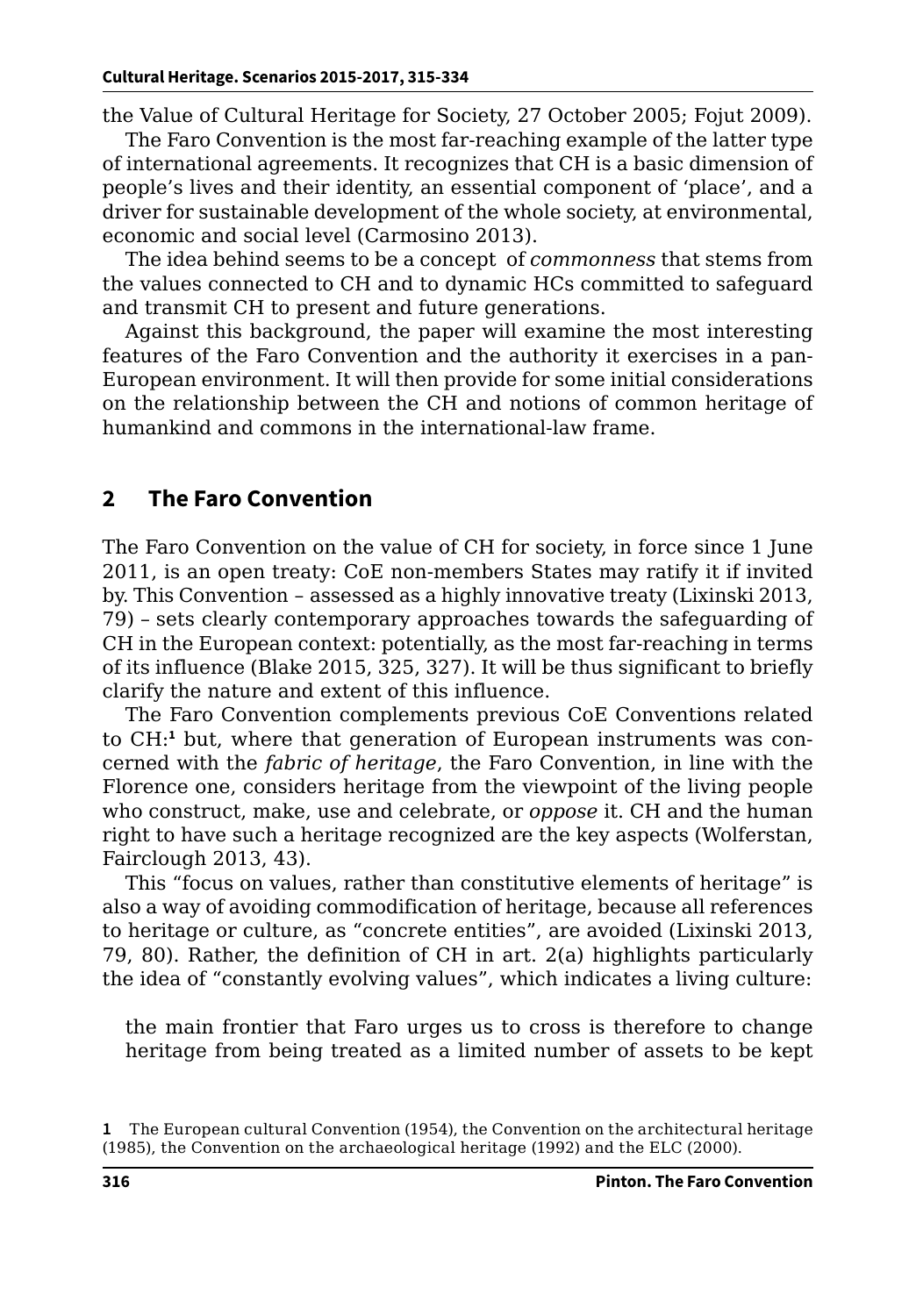from harm, to being something universal and ubiquitous. This is about the use of the past in the present and its renewal into the future. A living heritage is a changing heritage. (Wolferstan, Fairclough 2013, 43)

Through the consideration of "all aspects of the environment that are the result of interaction between the human beings and the places over time", Faro also introduces a concept of heritage that goes beyond the single monument to include the "places around which people gather together". Therefore, people create heritage both in the conventional physical sense and in the sense of meaning and significance (*i.e. values*) to things that do not intrinsically have such value.

Thanks to this holistic approach, the 'ordinary', vernacular, local heritage is retrieved, departing, for example, from the vision of the 1972 UNESCO Convention.

The Faro Convention makes a *unicum* also in the perspective of human rights.

Although human rights have gradually come to the centre stage of heritage conventions, the Faro Convention goes beyond "any earlier international agreement toward making the relationship between people and cultural materials and sites a human rights issue" (Zagato 2012b, 2016).

In speaking of a right to CH as an inherent aspect of the right to participate to cultural life, as proclaimed in the UDHR,**<sup>2</sup>** Faro is innovative.**<sup>3</sup>** The connection among the right of everyone to take part in cultural life, in all its components, and all other human rights has been stated also by the CoE Parliamentary Assembly Rec. 1990(2012), according to which that right

is pivotal to the system of human rights. To forget this is to endanger that entire system, by depriving human beings of the opportunity to responsibly exercise their other rights, through lack of awareness of the fullest of their identity.

The human-rights approach is to be valued also for the *responsibility dimension* that the right to CH calls into play: it does not build only on States' obligation to ensure the implementation and enforcement of the said right in their domestic legal systems, but also on the responsibility of even

**<sup>2</sup>** Art. 1 and preamble (4): "Every person has a right to engage with the cultural heritage of their choice, while respecting the rights and freedoms of others, as an aspect of the right freely to participate in cultural life enshrined in the United Nations Universal Declaration of Human Rights (1948) and guaranteed by the International Covenant on Economic, Social and Cultural Rights (1966)".

**<sup>3</sup>** Relevant is also art. 4(c): "the exercise of the right to CH may be subject only to those restrictions which are necessary in a democratic society for the protection of the public interest and the rights and freedoms of others".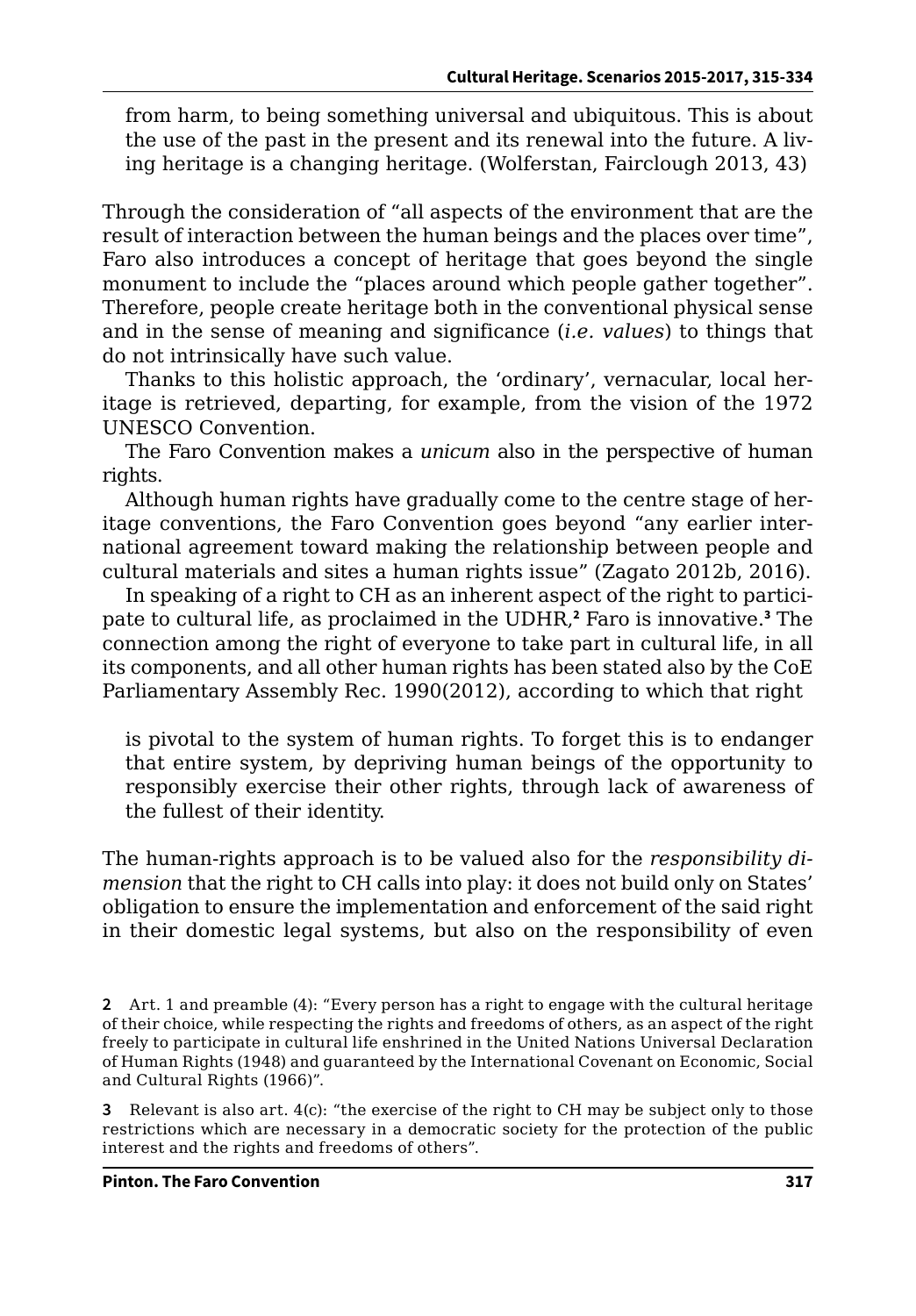individuals and communities to respect and take care of other people's heritage, on one side, and thus to avoid conflicts or to promote cultural solutions to conflicts, post-conflict reconstruction and development, on the other (Wolferstan, Fairclough 2013, 45). Indeed, the Faro Convention aims at contributing to the achievement of the broader CoE's political and social objectives: respect of human rights, rule of law and democracy.**<sup>4</sup>**

This innovative way of conceptualizing CH is not, however, unproblematic.

The definition of CH in the Faro Convention is extremely wide and near to the dissolution of the distinction line between what is heritage and what is not, since everything could, in theory, fall under the umbrella of CH as defined in art. 2(a). Faced with such an extensive notion, the functions of protection, management and valorization of CH to be ensured by Member States have to be concretely detailed.**<sup>5</sup>**

Issues concern also the innovative notion of a HC, that

consists of people who value specific aspects of cultural heritage which they wish, within the framework of public action, to sustain and transmit to future generations. (Faro Convention, art. 2(b))

Also this notion has been criticized for being too wide and of an ambivalent nature (De Marinis 2011, 25-6). A push on communities to participate in the definition and safeguarding of CH would tend to reveal the potential of civil society's actions, by favouring the empowerment of these communities and the development of democratic processes. However, it could constitute a trap set by the supporters of the subsidiary character of State's intervention in view to further reduce social expenditures (see Zagato, Pinton 2017 for a criticism). Besides, the reallocation of roles and responsibilities between public authorities and heritage communities in the process of defining CH, its value and the most representative elements of the CH to be transmitted to future generations, is blurred by the weight played by a potential plurality of values that do not necessarily coincide with the scientific criteria developed by experts. This issue is particularly true where the process of CH's definition and identification is centralized in governmental hands.

Undeniably, the Faro Convention recognizes to HCs an innovative role since it helps to democratize the valuing process of CH: that is

**4** CoE, *Action Plan for the Promotion of the Faro Framework Convention on the Value of Cultural Heritage for Society 2013-15*, 25 November 2014. Indeed, CH is a precious resource: in the integration of the cultural, ecological, economic, social and political dimensions of development; for the protection of cultural diversity and sense of place in the face of growing standardization; on which to develop dialogue, democratic debate and openness between cultures.

**5** The new heritage paradigms do not 'solve' the heritage problem but reformulate it, by asking different questions, not least 'so what' and what (and whom) for?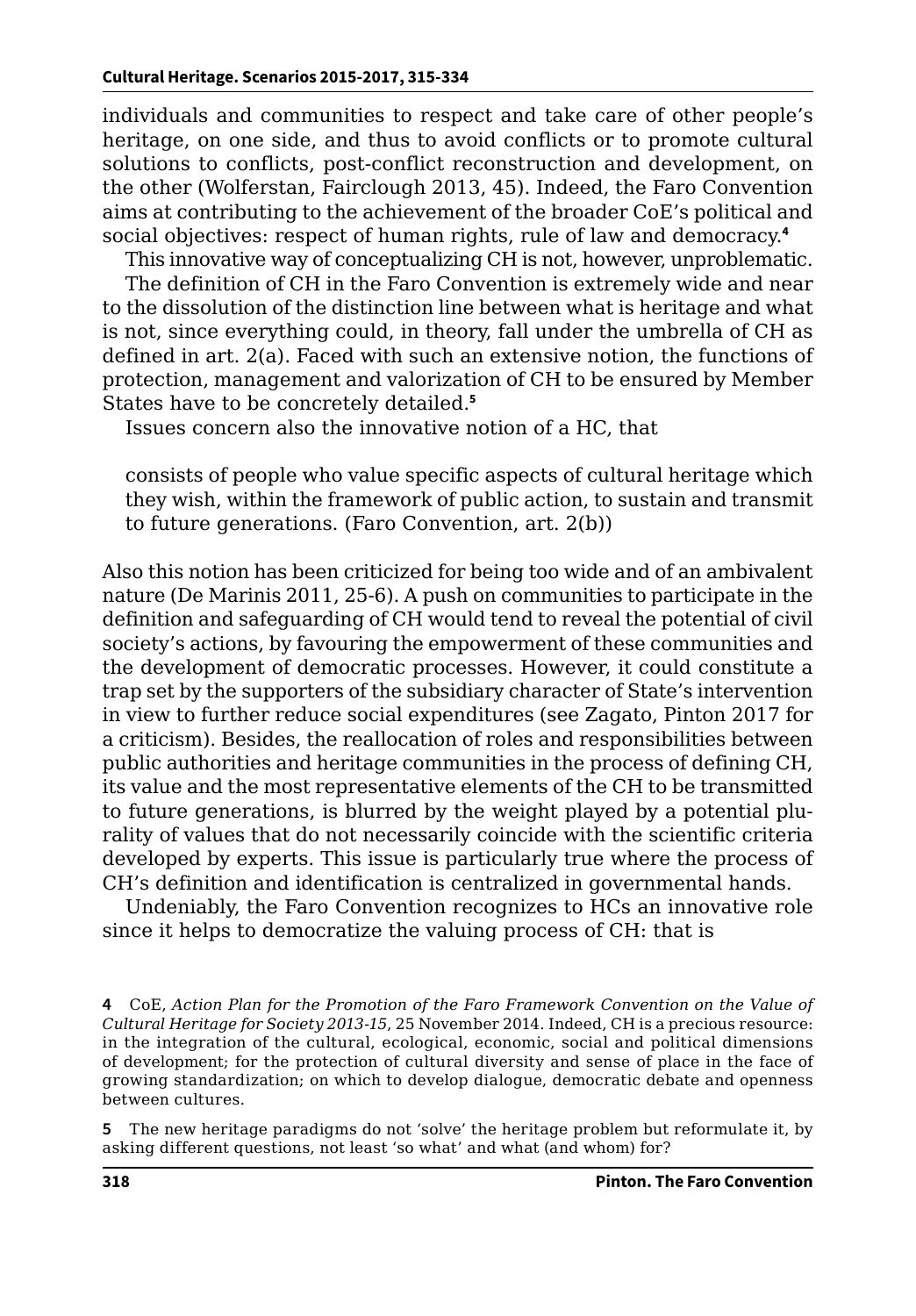expert, official or orthodox ways of seeing or valuing heritage remain valid but they are now set increasingly against all the other plural ways of seeing and acting. (Wolferstan, Fairclough 2013, 45)

It is still true that the same concept and role of a HC require some clarifications. First, we need to understand which aspects of the CH might or should be sustained and transmitted. Secondly, the reference to the HC's wish to transmit to future generations aspects of CH within the framework of a *public action* raises the issue of what is a public action and which are the forms that the communities' participation to cultural policies decided at institutional level, both nationally and locally, could take. The Faro Convention encourages reflection about the role of citizens in the process of defining, deciding and managing the cultural environment in which they live, but the provisions are vague. Possibly, the drafters wanted to 'intentionally' remain generic on these themes.

Finally, from a general perspective, Faro is a 'framework' Convention that sets out principles and suggests broad areas for action as agreed between States Parties, encouraging them to undertake the legislative and administrative steps necessary to implement consistent specific actions. The right to CH itself is not an enforceable right.

The Convention is also very flexible in terms of follow-up, indicating a voluntary best-practice sharing and development process based on State Parties' commitment to build up cooperation networks to exchange, share experiences and launch new projects jointly. In this spirit, Faro *does create* for States obligations for action, where it imposes the obligation

to establish a monitoring body through the CoE, to cover legislations, policies and practices concerning CH, consistent with the principles established by the Convention; and to maintain, develop and contribute data to a shared information system, accessible to the public, which facilitates assessment of how each Party fulfils its commitments under [the] Convention. (art. 15)

Repertoires of best practices as systematized by the SCCHL would significantly explain how the participation of HCs is taking place in the territory of States Parties.**<sup>6</sup>** HEREIN is the shared database for States Parties to

**<sup>6</sup>** The SCCHL oversees the implementation of the Faro Convention and currently manages the information system on the national implementation. Further action should strengthen the effective protection of CH, not only through preventive protection via educational programs and awareness raising, but also through the establishment of an enforceable right to heritage within the national legal systems (Lixinski 2013, 80).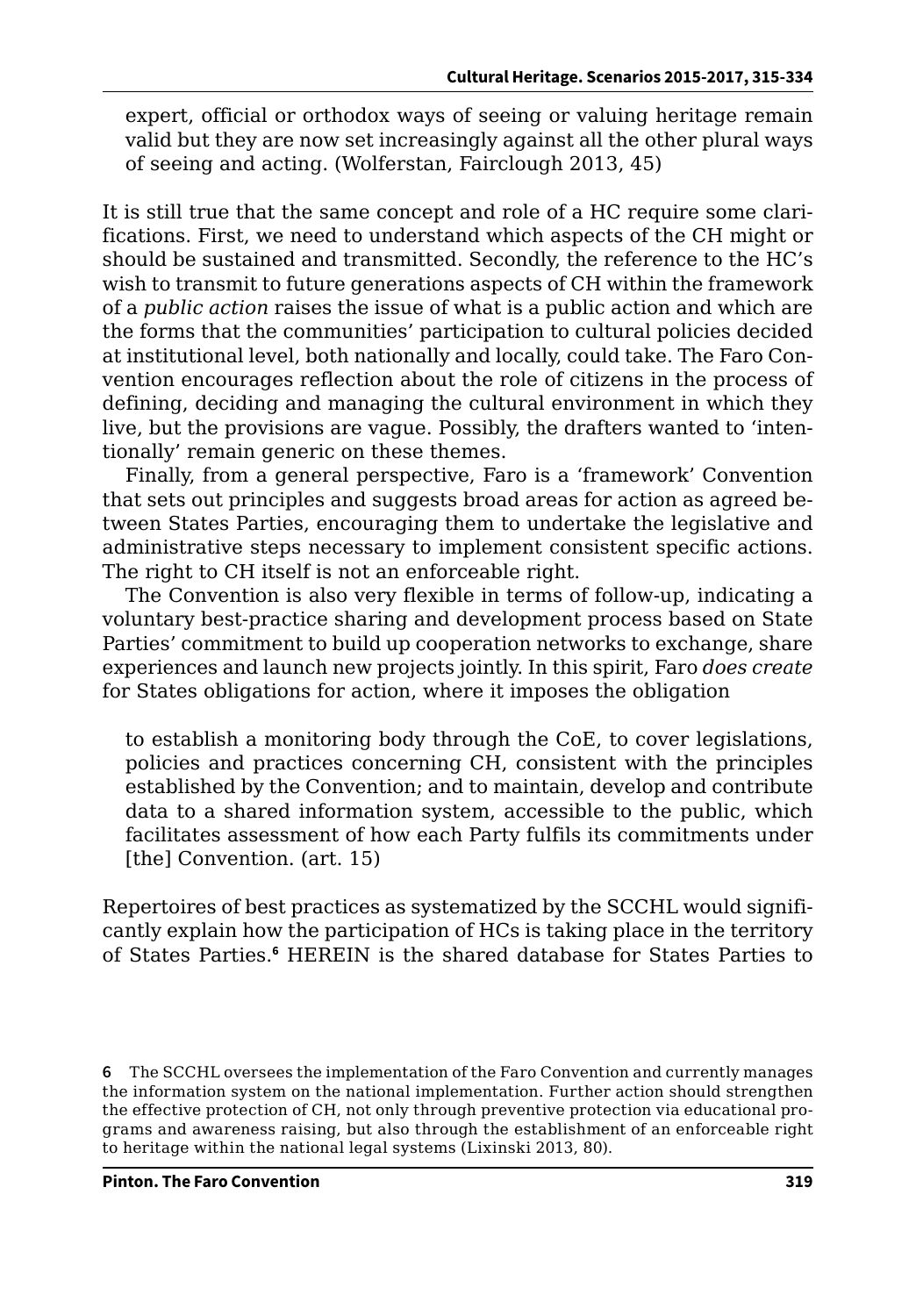enter information.**<sup>7</sup>** This system marks a significant departure from the *typical control mechanism* established by human rights treaties based on reports that States Parties have periodically to submit. HEREIN may then contribute to democratize the cooperation also because individuals and communities may insert data, projects and situations about CH.

## **3 The Role of the Faro Convention in a Pan-European Environment**

The Faro Convention is a regional treaty that pays attention to the idea of *commonness in Europe*, in the attempt to seek an enriched understanding of what it means to be European, and of what Europe means. This understanding is advocated by the concept of 'common heritage of Europe' (art. 3), on one side, and by recognizing "the importance of creating a Pan-European framework for co-operation in the dynamic process of putting the principles of the Faro Convention into effect" (Preamble, recital 8), on the other.

According to art. 3, the *common heritage of Europe* includes

all forms of CH in Europe which together constitute a shared source of remembrance, understanding, identity, cohesion and creativity and the ideals, principles, values derived from the experience gained through progress and past conflicts, which foster the development of a peaceful and stable society.

The 'common heritage of Europe' thus embraces two inseparable elements: the CH as a source of collective memory for people in Europe (Preamble 1) and a resource for the exercise of freedoms (Preamble 3 and art. 2); and the shared intellectual heritage coming from an agreed set of social values, rooted in history, which form the *European ideal* of how a society should operate (2005 Explanatory Report). The mutuallysupporting interaction of these two elements constitutes a unifying theme of the Convention, developing on the principles already set forth in the Opatija Declaration that calls for respect and fair treatment of

**7** HEREIN - the *European Cultural Heritage Information Network* - is common to all CoE heritage conventions. It provides: a network of 46 national coordinators appointed by relevant Ministries that ensures the definition of themes and areas of work depending on the current challenges and issues to be addressed; a database, with input from the coordinators, providing a regularly updated inventory of European heritage policies, a program for sharing, exchanging and analysing information and a monitoring function for conventions, legislation, policies and practices relating to CH; a thesaurus with more than 500 cultural and natural heritage terms in 14 European languages, see <http://www.herein-system.eu/> (2017-12-15).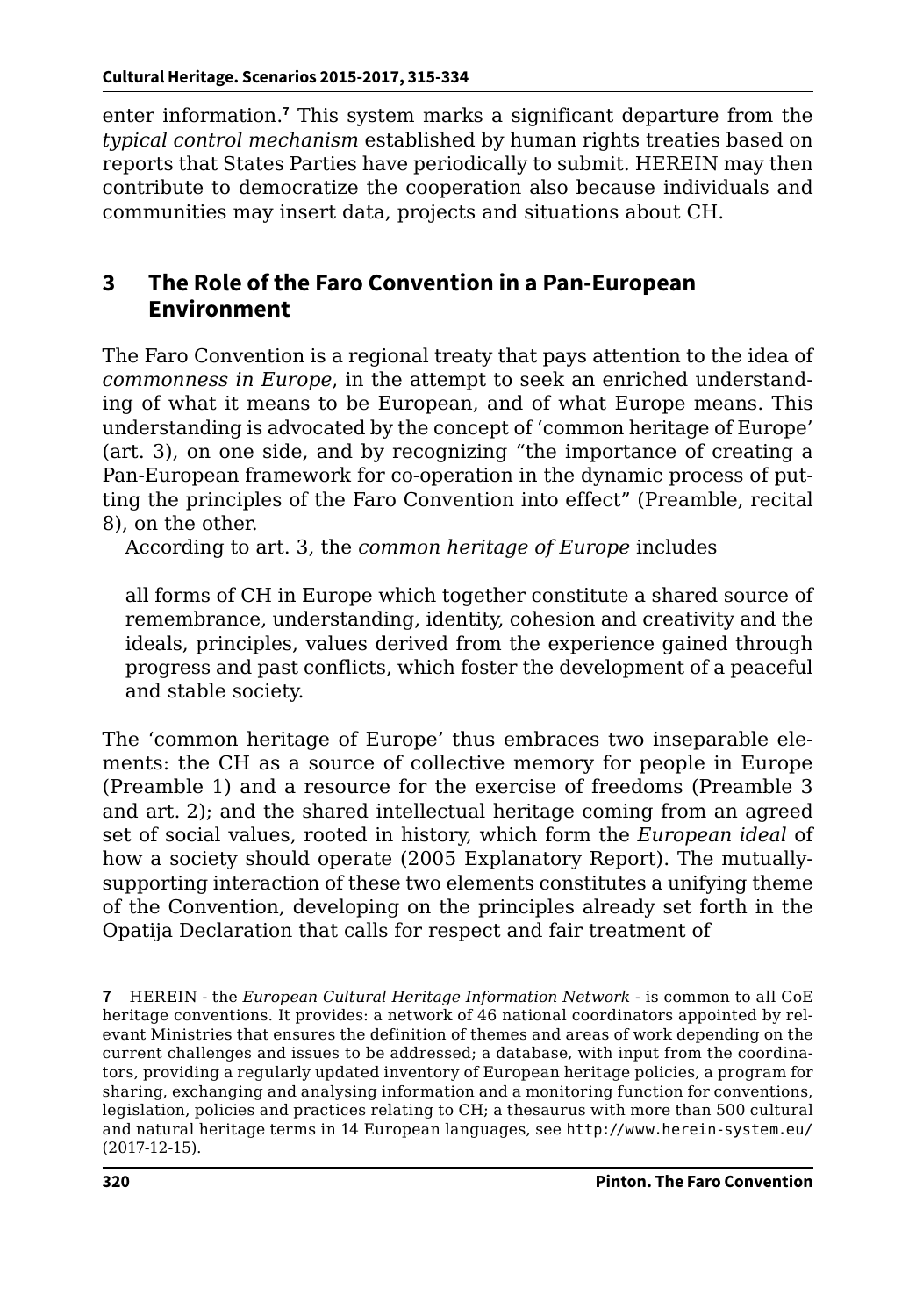cultural identities and practices and the expression of the corresponding forms of heritage, provided that these comply with the principles upheld by the Council of Europe.

States Parties thus attempt to create a European perspective on CH as one based on the values in society, trying to leave aside the political weight that may be attributed to CH.

Whether it is interpreted as cross-border heritage, the right to express culture, a shared responsibility for heritage or a troubled past of dissonant and difficult memories, it should be managed as a whole rather than in terms of parallel aggressive competing nationalisms. (Wolfern stan, Fairclough 2013, 46)

The conceptualization of the 'common heritage of Europe' in terms of both a shared experience and the commitment to fundamental respect for human rights and democracy thus feeds the *European ideal* of social organization and "instead of preserving difference, cultural heritage here is used to create commonality" (Lixinski 2013, 78).

As for the notion of CH, central to the notion of 'common heritage of Europe' is the idea of the *ordinary*: the concern is to move away from monumental and outstanding (universal) worth, once CH arises also locally, from the grassroots. The European common heritage is thus connected to a sort of a 'truly international' attitude based on the mutual respect for diverse cultural heritages. Even though a person, a people, might not share the same heritage values as mine, his/her respect for them should be a right for me across Europe: CH offers reminders of Europe's often troubled history, during which lessons have been learned towards the current consensus on specific shared values in different societies (2005 Explanatory Report).

In conclusion, the European common heritage is a primary resource for democratic engagement in support of cultural diversity and sustainable economic development, while at the same time it advances the common European identity based on respect for human rights (Ferracuti 2011), namely on the right for the diversity of CH.

The reach of the Faro Convention beyond the borders of the CoE Member States is then emerging from the unique influence that Faro has played and plays on the EU internal and external policies on CH, contributing to form a *pan-European* legal environment dealing with CH.

Interestingly, art. 167(3) of the TFEU states:

The Union and the Member States shall foster cooperation with third countries and the competent international organizations in the sphere of culture, in particular the Council of Europe.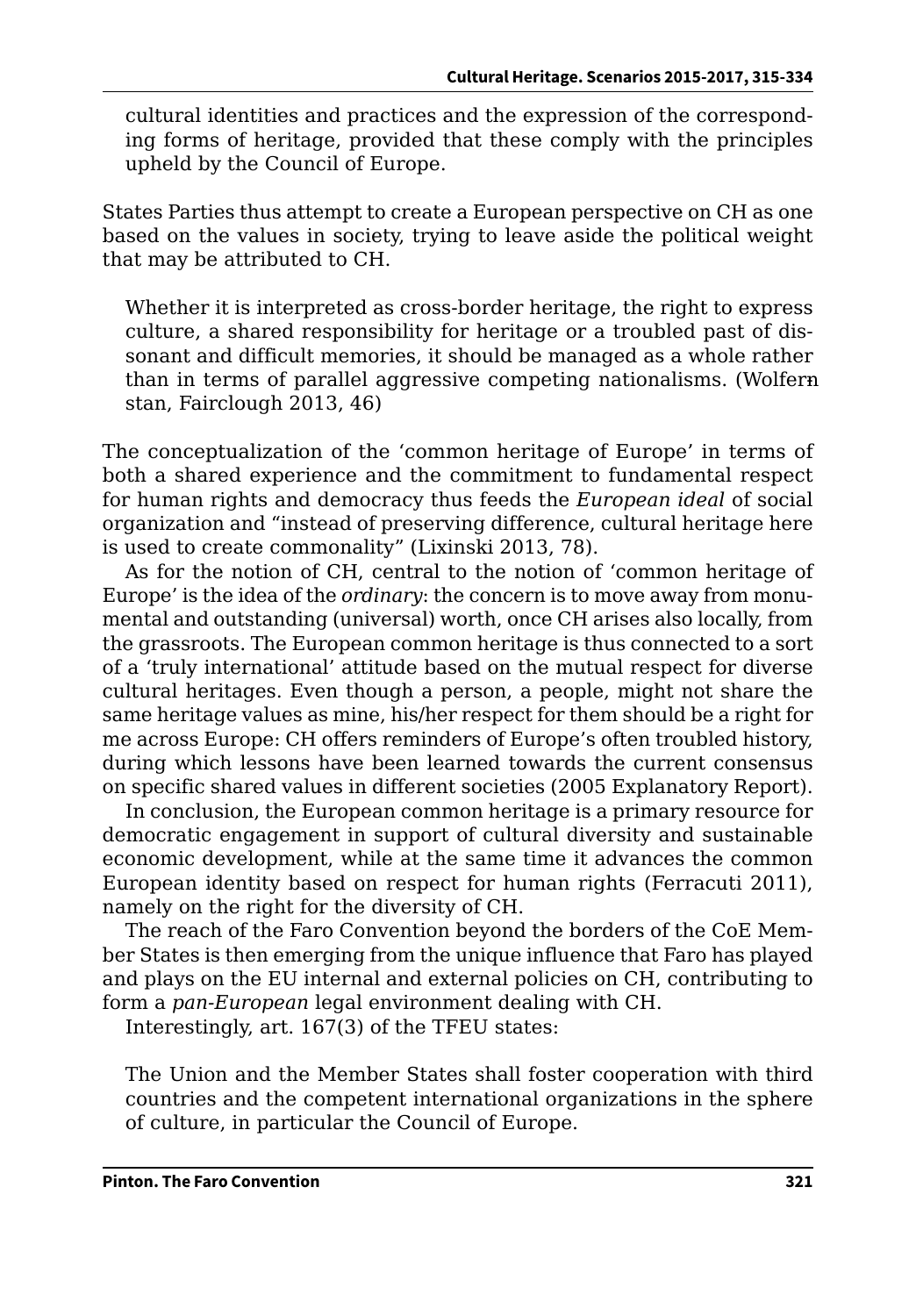According to art. 3(3) of the TEU, then, the EU "shall ensure the preservation and development of the European cultural heritage",**<sup>8</sup>** and

shall take cultural aspects into account in its action under other provisions of the Treaties, in particular in order to respect and to promote the diversity of its cultures. [art. 167(4) TFEU]

The remaining paras. of art. 167 state:

The Union shall contribute to the flowering of the cultures of the Member States, while respecting their national and regional diversity and at the same time bringing the common cultural heritage to the fore.

The acts of the EU shall be aimed at encouraging cooperation between Member States and, if necessary, supporting and supplementing their action in the following areas:

1. improvement of the knowledge and dissemination of the culture and history of the European peoples, 2. conservation and safeguarding of CH of European significance, 3. non-commercial cultural exchanges, 4. artistic and literary creation, including in the audiovisual sector.

Thus, in the recent EU approach to culture and CH we can find an *echo*  of the Faro Convention's arts. 2 and 3, and this should be welcomed, especially by those scholars who argue that the EU should adopt a more aggressive bearing towards the protection and safeguarding of CH (Lixinski 2013, 87).

The year 2014 has been particularly significant in EU policy on CH. The Council of Ministers on Culture adopted the Conclusions on "cultural heritage as a strategic resource for a sustainable Europe",**<sup>9</sup>** and on "participatory governance of CH".**<sup>10</sup>** CH has been also the object of the EC Communication "towards an integrated approach to cultural heritage for Europe".**<sup>11</sup>** CH has been then identified by the Ministers of Culture as one of four priorities of the new cycle of intergovernmental cooperation,

**8** On the relation between the Faro Convention and the Lisbon Treaty, in a perspective of contamination among international instruments see Zagato 2015.

**9** EU Council Conclusions on *Cultural heritage as a strategic resource for a sustainable Europe* (2014/C 183/08) GUCE no. C 183/36, 14.6.2014.

**10** EU Council Conclusions on *Participatory governance of cultural heritage* (2014/C 463/01) GUCE no. C 463/1, 23.12.2014.

**11** Communication from the EC to the EP, The Council, The European Economic and Social Committee and the Committee of the Regions, *Towards an integrated approach to cultural heritage for Europe*, COM(2014)477 final, 22.7. 2014.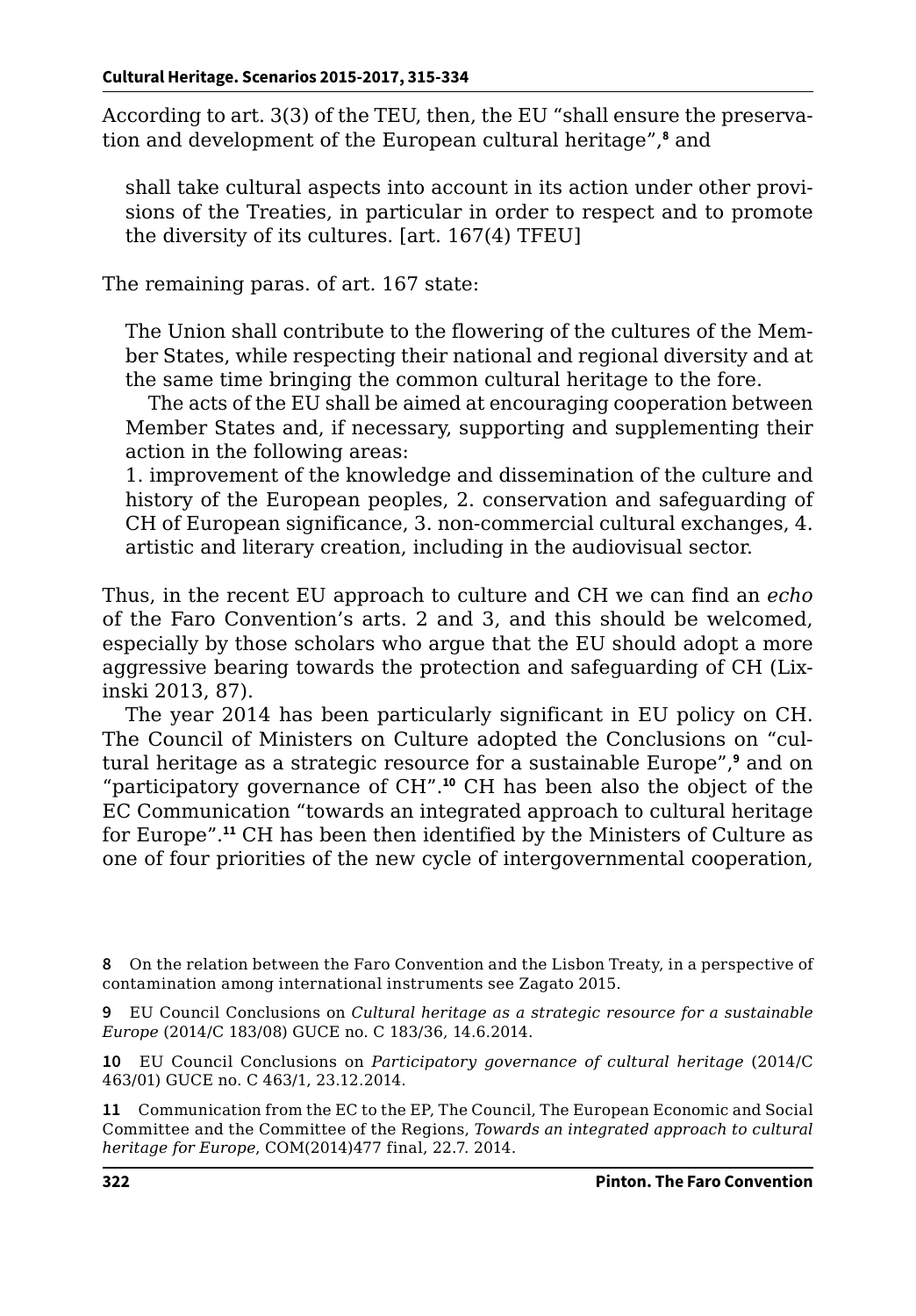launched by the Work Plan for Culture 2015-19 (Schiacchitano 2015).**<sup>12</sup>**

These acts witness an increasing recognition of the CH's value as a common wealth for Europe, of the structuring role of culture for sustainable development, of participatory approaches to the CH management, and of the CH's significance for EU external relations. Let's propose few more details on these aspects.

1. At EU institutional level, a debate started on how to bring more attention to CH in the construction of the European political processes, considering that often CH cuts across several other policies (as those related to regional development, social cohesion, agriculture, maritime affairs, environment, tourism, education, the digital agenda, research and innovation) and offers a strong potential for the achievement of the relative objectives. The Declaration of Intent on "Cultural Heritage. A resource for Europe. The interaction benefits"**<sup>13</sup>** is the launching pillar thanks to which Member States have then created a voluntary and informal coordination platform through the Reflection Group on 'EU and CH' that gathers more and more national institutions from different EU States. The Declaration underlines the *subsidiarity approach* for which

The EU only plays a facilitating role in culture. Indeed, while it can further support the exchange of competencies and knowledge, its regulating powers are limited. The day-to-day management and preservation of CH is organized on a national and/or regional level. […] The broad CH field does contribute to the implementation of the policy of the European institutions, but could organize itself so as to better serve its interests and concerns at EU level.

2. The structuring role of culture for sustainable development,**<sup>14</sup>** and the importance of a focus on people and communities,**<sup>15</sup>** emerges also from the 2012 EU Council Conclusions "on cultural governance".**16** These Con-

**13** Promoted by the Belgian Presidency in 2010, at [http://www.europanostra.org/UP-](http://www.europanostra.org/UPLOADS/FILS/Declaration-of-Bruges2010-eng.pdf)[LOADS/FILS/Declaration-of-Bruges2010-eng.pdf](http://www.europanostra.org/UPLOADS/FILS/Declaration-of-Bruges2010-eng.pdf) (2017-12-15).

**14** UN Conference on *The future we want* (Rio de Janeiro, 2012); UNESCO International Congress on *Placing Culture at the Heart of Sustainable Development Policies* (Hangzhou 2013).

**15** UNESCO Forum on *Culture, Creativity and Sustainable Development. Research, Innovation, Opportunities* (Florence, 2014).

**16** EU Council Conclusions on *Cultural Governance*, GUCE 393, 19.12.2012, 8-10.

**<sup>12</sup>** Conclusions of the Council and of the Representatives of the Governments of the Member States, meeting within the Council, on a *Work Plan for Culture* (2015-18) (2014/C 463/02) GUCE no. C 463/4, 23.12.2014.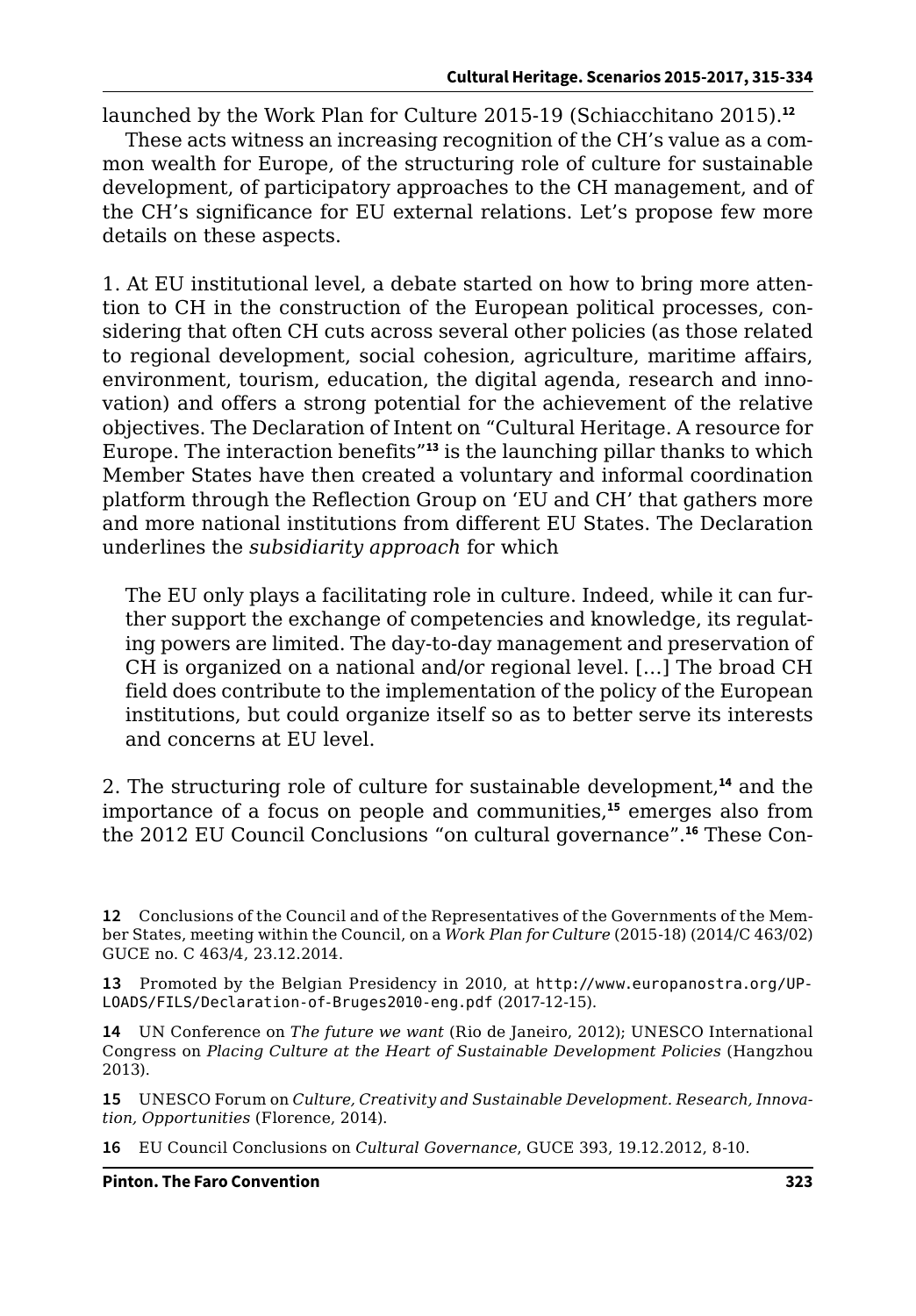clusions stress the importance of a more open, participatory, informed, effective and transparent cultural governance, and call on Member States to promote participation in the definition of cultural policies. The adoption of a more locally rooted, and more people-centered, approach to CH is indeed increasingly present in EU programs – Horizon 2020, Cultural Heritage and Global Change**<sup>17</sup>** – and in the Structural Funds on support to local development. European institutions seem more aware that sustainable valorization goes not only through the discovery, classification and analytical passive defence of heritage values, but through their *reinvention*, by means of participatory processes that are both re-appropriation by the local communities and a *co-design process*, creating new opportunities thanks to which a community can plan future progress starting from the cultural resources of the territory. This approach echoes the notion and role of heritage communities introduced by the Faro Convention.

3. Culture and CH are recognized as an essential asset of Europe's diplomacy. This asset plays an important role in the EU's external policy, because it is often around this important 'aggregator' that a favourable environment for diplomatic relations can be built, so as to promote the circulation and exchange of ideas and values and to contribute to mutual understanding, sustainable development, social cohesion and peaceful relations. The EU, as a matter of external policy, deals with CH in terms of development aid. By fostering programs in its partner countries for the protection of heritage the EU attempts to build an appropriate environment for responsible and sustainable development, respecting cultural diversity and creating opportunities for *cultural tourism* in those regions. Nevertheless, in so doing, the EU has been criticized for imposing a determined set of values in the selection of heritage 'worth protecting' (*i.e.* by selecting the programs it will support and also by exercising some interference in the management of the programs it has selected) (Lixinski 2013, 236).

All that said, the EU organs re-affirmed, in line with the Faro's spirit, how the European ideal of social organization springs not only from the appreciation of the uniqueness of one's own heritage but also from *the interest in and respect for the others*' *CH*.

**17** EC Recommendation on the research joint programming initiative *Cultural Heritage and Global Change: a New Challenge for Europe*, 26 April 2010, C(2010)2535 final.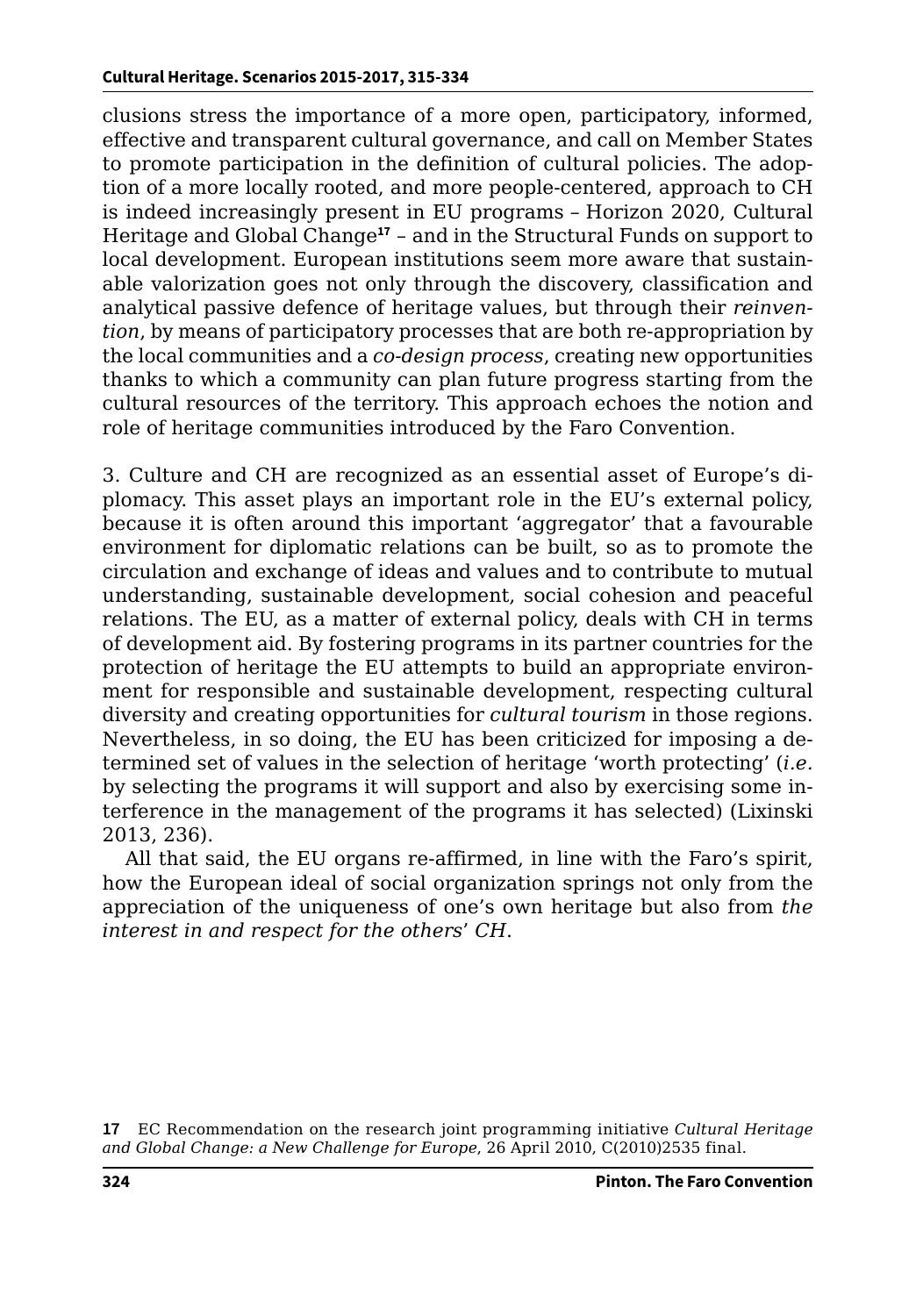#### **4 Cultural Heritage and the Common Heritage of Humankind in International Law**

In March 2001, the Taliban forces destroyed the Buddhist statues of Bamiyan and other cultural goods in Afghanistan, a destruction then condemned as crime against the common heritage of humanity.**<sup>18</sup>**

On 27 September 2016, the ICC (Trial Chamber VIII) convicted Mr. Al Mahdi for the war crime of attacking protected objects as a co-perpetrator under Articles 8(2)(e)(iv) and 25(3)(a) of the ICC Statute and sentenced him to 9 years of imprisonment.**<sup>19</sup>** The Chamber qualified the crimes of attacking building of religious and historical relevance as a grave crime, not only for the people of Timbuktu, but also for the international community as a whole.

In the 2014 Communication, the EC defined CH as a shared resource and a *common good*. Like other similar goods, CH can be vulnerable to over-exploitation and under-funding, which can result in neglect, decay, and in some cases oblivion.**<sup>20</sup>** As seen, according to the Explanatory Report to the Faro Convention, CH, understood as a common good, justifies the widest possible democratic participation of people in the process of defining and managing CH.**<sup>21</sup>**

These references in normative instruments to *common heritage of humankind*, on one side, and to *commons*, on the other, need some investigation *from the legal point of view*, to understand the conceptual meaning they convey and their implications for States and individuals.

Since time international law knows the *principle on common heritage of humankind*. The principle has been shaped in the '60s and since then has been accepted as an essential element of the law of the sea – from where it found its way into the national legislation relating to sea-bed activities – but was extended to the outer space regime too and, to a lesser degree, to the legal framework for the protection of the Antarctic environment (Wolfrum 2009). In the '70s the notion of *cultural common heritage of mankind* entered into the scenario and was legally accepted (Goy 1973, 117; Zagato 2007). Nevertheless, the idea that a range of other

**18** See WHC.01/CONF.208/23 at <http://whc.unesco.org/en/documents/1268> (2016-1-10).

**19** ICC, *Situation in the Republic of Mali in the Case of the Prosecutor* v. *Ahmad Al Faqi Al Mahdi*, No. ICC-01/12-01/15.

**20** COM(2014) 477 final, 2.

**21** In the Faro Action Plan 2014-15, the SCCHL introduced the notion of *common asset* around which the community can be structured and projected into the future. A common asset is, first, what sustains co-existence between persons, *i.e.* the surety for everyone to be able to enjoy relational well-being, and to lead a peaceable co-existence with the other. It is then all kind of places, unique practices and traditions that HC rediscover or reveal and turn to account, see CDCPP(2015)12, 5.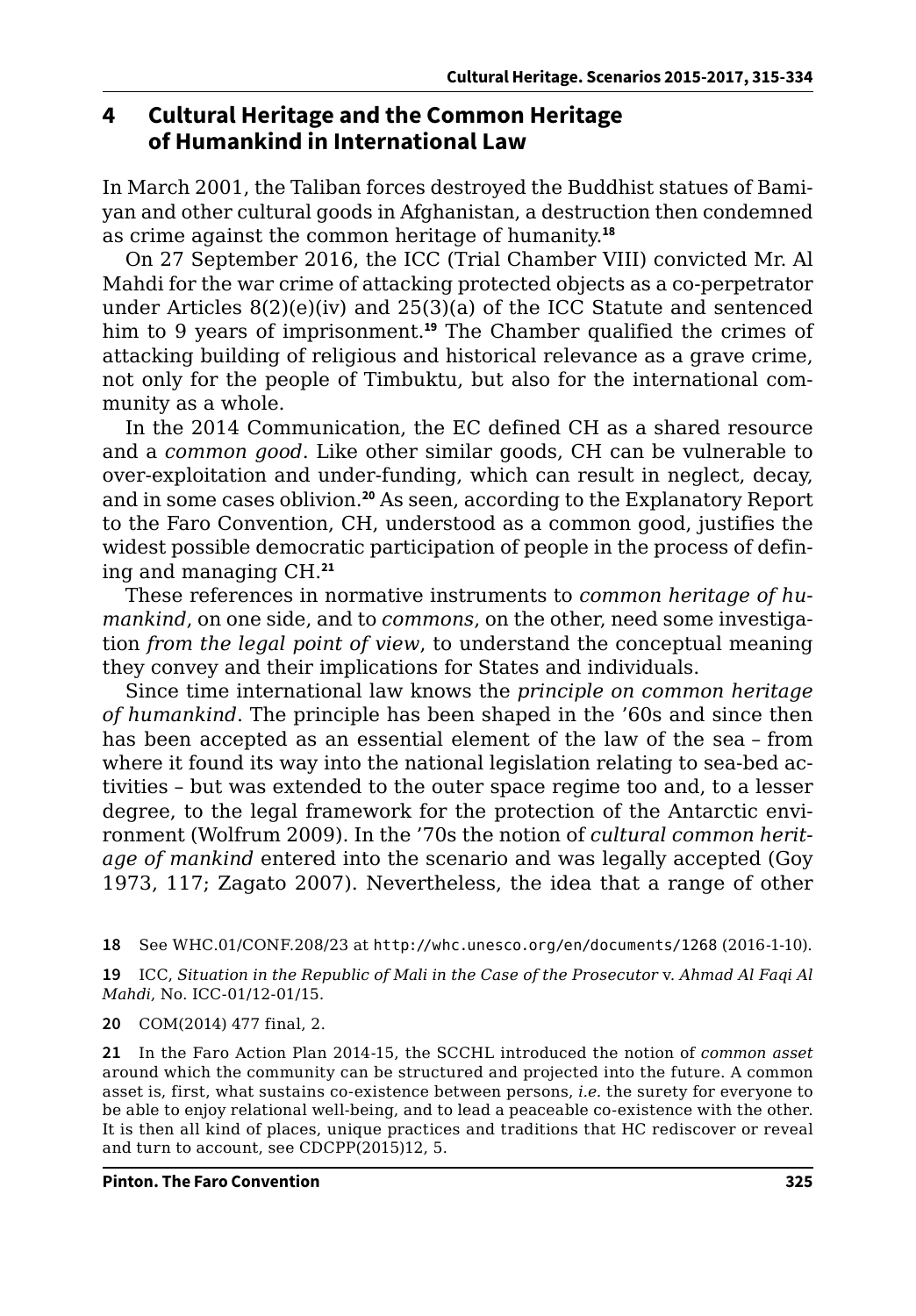non-common space resources that are essential to humans and of widely shared interest should be governed under a common heritage regime remained controversial.**<sup>22</sup>** For some authors, to reconnect the concept of common heritage of humankind to the milieu of CH is more an ideal than a concrete development, namely

la possibilità di una prossima evoluzione nel senso della creazione di un concreto patrimonio culturale internazionale basato su un nuovo tipo di proprietà internazionale dei beni di cui sia titolare la comunità internazionale e la cui amministrazione sia affidata ad una competente organizzazione (e cioè all'UNESCO) che renda possibile a tutti l'effettivo godimento di tale patrimonio… è una ipotesi da scartare. (Frigo 1986, 303)

Nonetheless, in the last decades States and IOs have more and more cherished, in their normative practice, **<sup>23</sup>** the notion of a cultural common heritage of humankind to consider its safeguarding as a concern of the whole humankind.**<sup>24</sup>**

But what are the legal implications of these developments?**25** Do inter-

**22** In 1945 Brazil proposed to include in the UN Charter a clause recognizing the role of culture and common heritage of humankind, and creating an international organ to maintain the cooperation in the preservation of the CH. This proposal was not accepted but the theory behind became the basis for the formation of UNESCO, see Wolfrum 2009. The 1954 Hague Convention then introduced the notion for which a "damage to cultural property belonging to any people whatsoever means damage to the cultural heritage of all mankind since each people makes its contribution to the culture of the world", 249 UNTS 215.

**23** The WHC is based on the premise that "parts of the cultural and natural heritage are of outstanding interest and therefore need to be preserved as part of the world heritage of mankind as a whole" (preamble 6); "the destruction or deterioration of the CH constitutes a harmful impoverishment of the heritage of all the nations of the world" (preamble 2). Art. 6 declares that "State Parties […] recognize that such heritage constitutes a world heritage for whose protection it is the duty of the international community as a whole to co-operate". The 2001 UNESCO Convention refers to underwater cultural heritage as "an integral part of the cultural heritage of humanity" and a "particularly important element in the history of peoples, nations, and their relations with each other concerning their common heritage". The 1972 Recommendation Concerning the Protection, at National Level, of the Cultural and Natural Heritage regards the CH as constituting "an essential feature of mankind's heritage". Similarly, the 1976 Recommendation Concerning the International Exchange of Cultural Property contains the statement: "bearing in mind that all cultural property forms part of the common heritage of mankind". The 1966 Declaration of the Principles of International Cultural Co-operation states that "in their rich variety and diversity, and in the reciprocal influences they exert on one another, all cultures form part of the common heritage belonging to all mankind".

**24** An example is the 2005 UNESCO Convention Preamble: "Consciou*s* that cultural diversity forms a common heritage of humanity and should be cherished and preserved for the benefit of all".

**25** Principles at the core of the notion at stake include: the non-appropriation of the resource, the establishment of an international regime to manage the activity connected to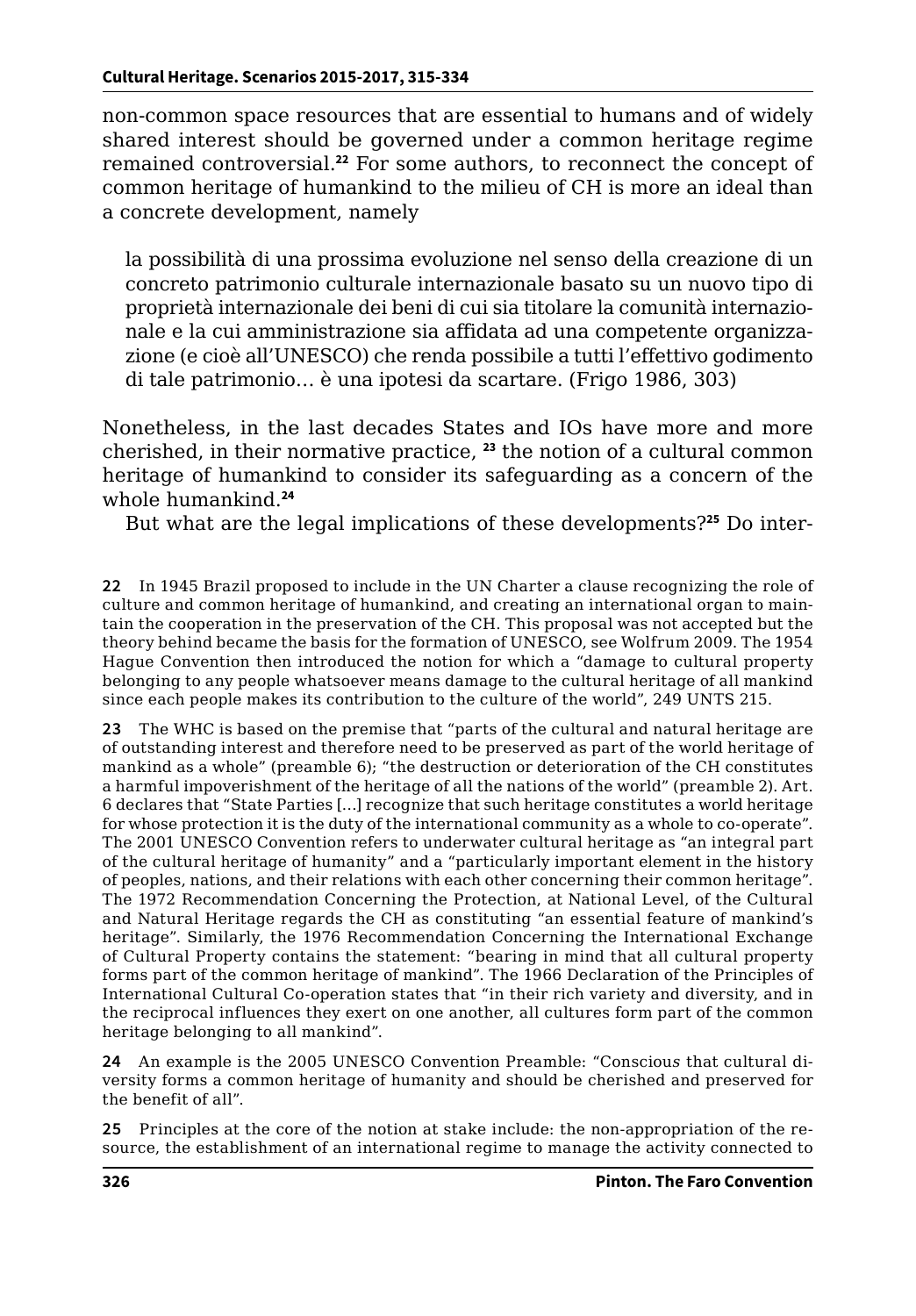national obligations upon States and IOs to safeguard CH, in general, exist and, in the affirmative, are they *erga omnes obligations*? Are States and IOs legally entitled, as a result, to invoke the responsibility of international subjects for failing to safeguard the CH placed in their, let alone any, territory?

The answer to these questions might clarify the possible normative nature of the concept of common heritage of mankind, its applicability to CH and thus the possible legal consequences of its emersion and crystallization, if any, in legal norms.

In general terms, when the notion of common heritage of humankind is applied to specific goods such as cultural or natural goods, it may gain a different significance than when it is referred to specific spaces and resources; for example, in the first case the element of 'appropriability' does not exist (Scovazzi 1984, 258).

Still, although the innovative features of the CH notion as proposed by Faro is quite widely accepted, the qualification of CH as a common heritage is rather vague: is it a universal common heritage? For whom and in which spatial context does it extend?

It is unlikely and almost impossible for States to conceive to set up a common heritage authority that would manage the common CH, and UNESCO does not, or even cannot, represent such an authority. Moreover, the characterization of the concept in terms of ownership of the area where both tangible and intangible resources are found may not work in international law.

Rather, at this stage of international law, the notion of CH of humankind should be grounded in the idea of *commonness* intended as a concern over elements that are of significance to all States, and the people living under their jurisdiction. This common interest of States opens to the idea of a 'functional conception' of the common heritage of humankind, that then may be translated into *a functional indicator* for States on *how* to regulate the safeguard of the cultural and natural heritage in their territory. That is, States should regulate the conservation, safeguard and valorization of cultural goods being aware of the fact that they may benefit the humankind.

Some authors give content to this idea as that of a *trusteeship* according to which States in whose territory the CH is located or finds expression are called to act as trustees on behalf of a wider beneficiary, *i.e.* humankind (Forrest 2007, 134). Weiss (1992), for example, argued that since States are long-lasting entities, they represent past, present and future generations and, as such, are required to act as trustees for these different generations of persons. The recognition of this would lead States to act in the interest of all humankind, and not simply in the interests of

the resource, the peaceful use of the area where the resource is located, and the equitable sharing of benefits derived from the resource.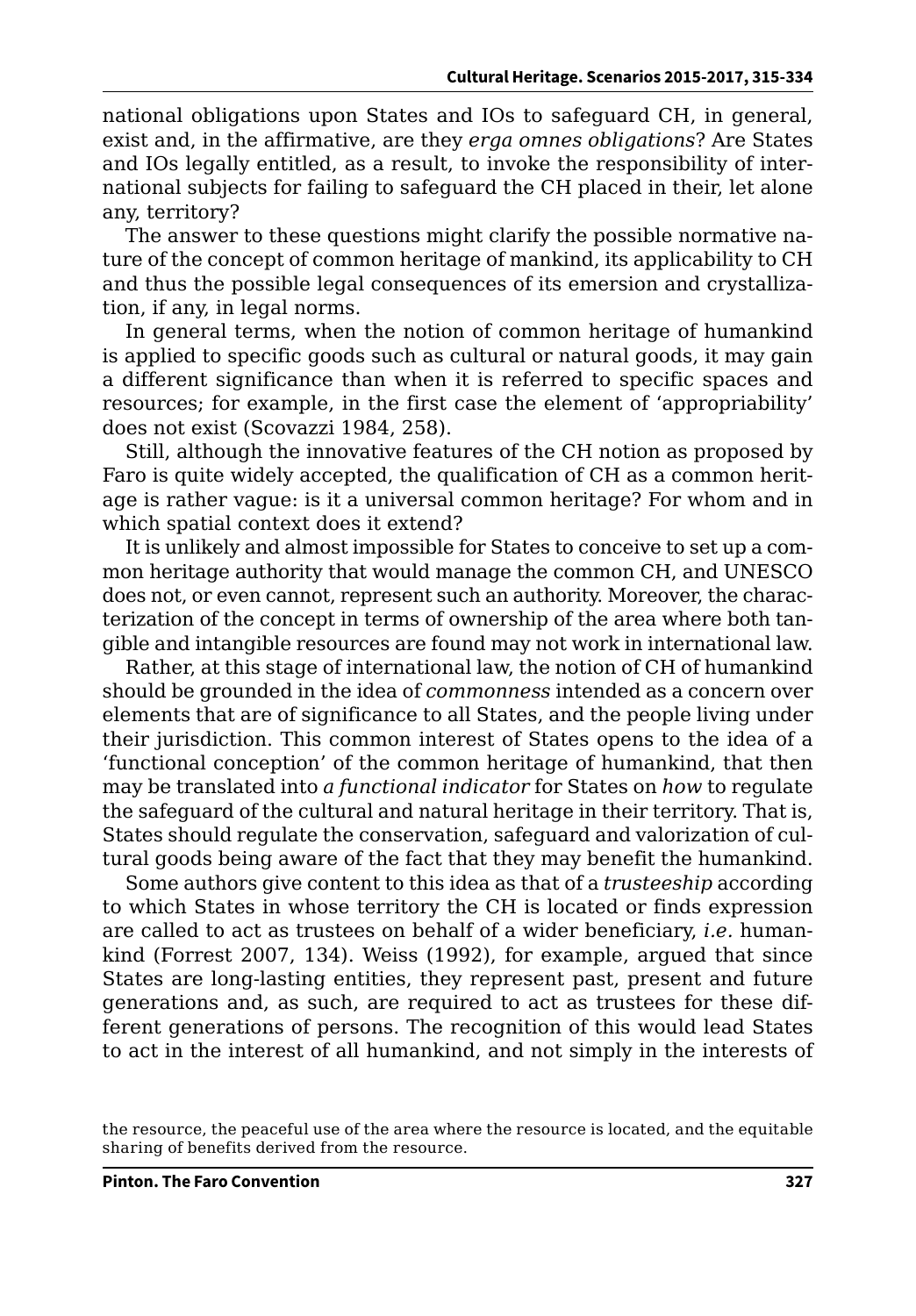their own citizens. So envisioned, the application of the concept of the common heritage of humankind is a 'unifying principle' for CH, wherever found, and imposes on States the obligation of trusteeship. The principle of trusteeship is evident, for example, in the Declaration of Santo Domingo according to which "underwater cultural resources is the property of the State in which it is found and through this it is heritage of humanity".**<sup>26</sup>** According to us, the practice is still not conclusive on the acceptance in international law of an obligation of trusteeship as more than an ethical principle and, therefore, a State should not require that organs within its jurisdiction, also *de facto* organs such as heritage communities, act in compliance with the duties of a trusteeship.

The endorsement in international instruments of CH as common heritage of humankind is at any rate positive evidence that the international community has recognized its essential interest in the safeguard of CH and wants to be engaged in its management and promotion, as the Faro Convention provides for.

This endorsement, however, has not been translated yet into a right under general international law to compel a State to protect the CH in its territory, or in other States' duty to invoke the responsibility of that State if the CH is in danger or 'attacked' in some way or other. We will see if the international practice will favour more the formation of an international customary rule envisaging an obligation *erga omnes* to safeguard CH as it is present in the entire world.

## **5 Cultural Heritage and Commons**

As seen, CH has been characterized also as a common good (Blake 2015, 327). The notion of common goods is not very deeply explored in international law and has a complex relationship with CH; a more extensive debate about commons/common goods exists in domestic legal systems.**<sup>27</sup>** To us this notion recalls features of the common heritage of humankind concept, and of collective/common interests in international law.

There is no space here to critically reason on the qualification of CH as commons, but it is the author's interest to suggest some issues for future analysis.

**27** In Italy, for example, the commons movement started in 2008 when the Rodotà Commission proposed to the Minister of Justice an Enabling Law Bill which contained the first legal official definition of commons. The Bill provided for *Delegated Legislation to Reform the Civil Code Articles Concerning Public Property*, at [http://iuccommonsproject.wikis](http://iuccommonsproject.wikispaces.com/file/view/Rodota+Commission+Bill_+EN.pdf)[paces.com/file/view/Rodota+Commission+Bill\\_+EN.pdf](http://iuccommonsproject.wikispaces.com/file/view/Rodota+Commission+Bill_+EN.pdf) (2017-12-15).

**<sup>26</sup>** See 10th Forum of Ministers and Officials Responsible for Cultural Policies of Latin America and the Caribbean (Barbados, 4-5 December 1998).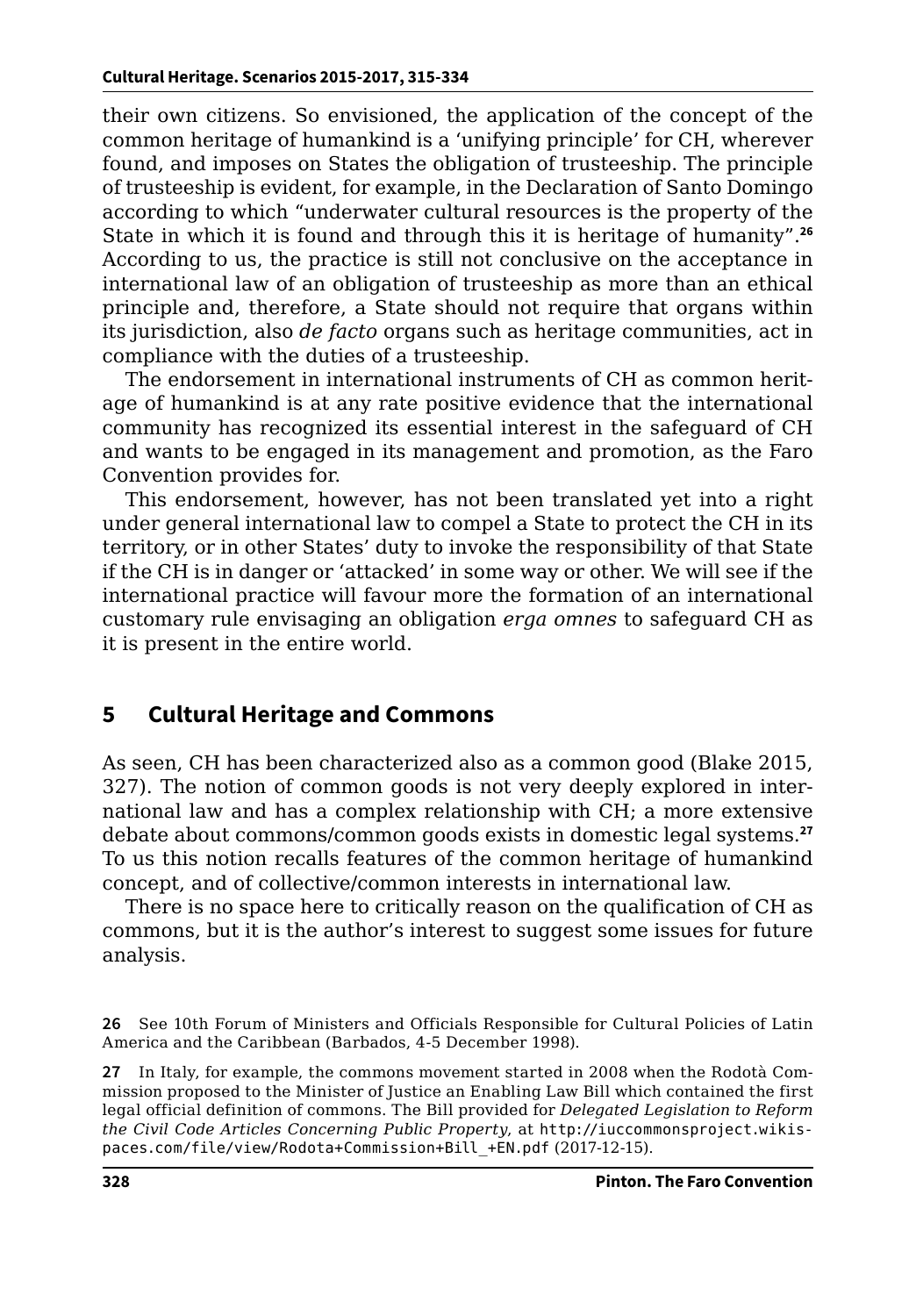As seen, by serving the well-being of both present and future generations CH owns a value that goes beyond its current occurrence in the world. Hence, a legal system driven by a logic focusing on the 'here and now' needs to be re-considered through a vision of the law as an institutional asset able to take care of the interests of both present and future generations. This vision is made possible by regaining from the past the meaningful elements for the development of policies and of a normative framework that ensure a *sustainable safeguarding* of CH for societies.

It is on the interests of present and future generations that the critique to the distinction between the public and private notion of commons finds roots (Marella 2012; Mattei 2014). The principle upheld by the notion of commons is the following: the community – inclusive of those who are not born yet – has received the CH from the past and has the responsibility to live and safeguard its elements and meaning for transmission to future generations.

From a political-legal point of view, the idea of commons may represent a correction against the institutional and constitutional unbalance imposed by the western traditional structure of power. This tradition, indeed, is very much built around the protection of individual private property against the State; but it does not recognize a similar protection when the goods belong and are representative of the heritage of a larger society. These goods uphold interests of longer period which are the interests also of future generations. By means of the notion of commons, the attempt is then to shape a legal category that will ensure protection against both market's dynamics and the short-term action of States. This category embodies its own 'apparatus of values' (Mattei 2014).

According to this approach, the notion of commons becomes *a driver* in elaborating efficient policies and a normative framework to deal with the safeguarding and valorisation of CH. Following this approach, the notion of commons adopted in 2009 by the Italian Rodotà Commission is useful. Commons are

such goods whose utility is *functional to the pursuit of fundamental rights and free development of the person*. Commons must be upheld and safeguarded by law also for the benefit of future generations. The legal title to the commons can be held by private individuals, legal persons or by public entities. No matter their title, their *collective fruition must be safeguarded*, within the limits of and according to the process of law. When the holders are public juridical persons the common properties are managed by public entities and are considered out of commerce; their concession to privates is admitted only in cases allowed by law and for a limited time, without the possibility of extension. […] The commons legal regime must be coordinated with that of civic uses. Anyone may have access to the jurisdictional protection of the rights connected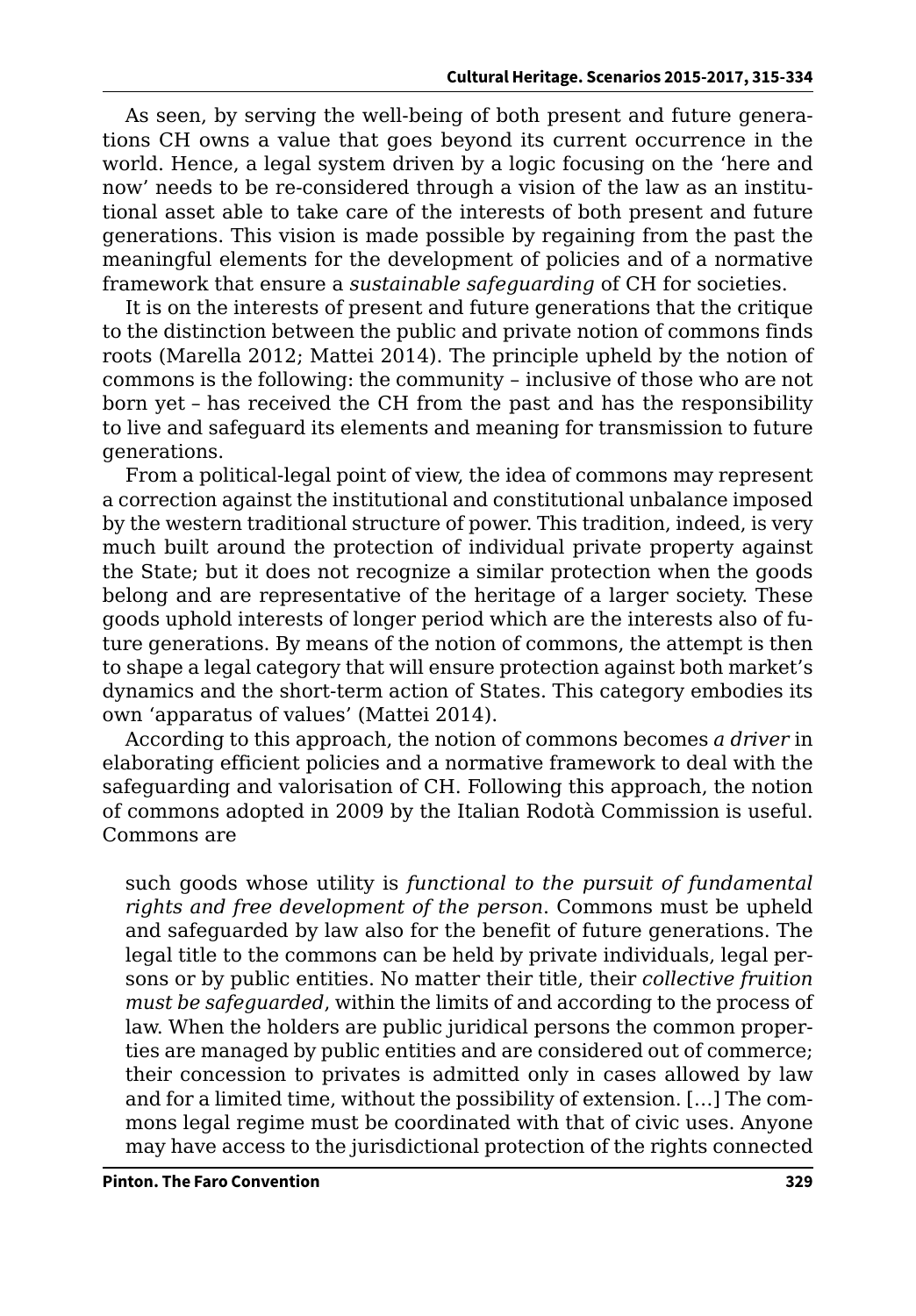to the safeguard and use of commons. (Mattei, Reviglio, Rodotà 2010)

In this perspective, commons, unlike private goods and public goods, are not commodities and cannot be reduced to the language of ownership. They express *a qualitative and functional relation*, in light of a conception that links individuals, communities, and the natural and cultural ecosystems.

Commons must be promoted to an institutional structure that genuinely questions the domains of private property (and its ideological apparatuses such as self-determination and 'the market') and that of the State: not a third way but an ecologically legitimized foe of the alliance between private property and the State. (Mattei s.d.)

The shift now politically, not only theoretically, to be accomplished is to adjust the current dominant wisdom from the absolute domination of the subject (as owner or State) over the object (tangible and intangible cultural and natural elements) to a focus on the relationship of the two, and on an active participation in the recognition and management of cultural goods. A new common sense is needed that recognizes how each individual's survival depends on its relationship with others, with the community, with the natural and cultural environment. This idea certainly evokes the Faro Convention's spirit.

A legal system that recognizes and promotes commons values the community of individuals and/or social groups who are linked by a horizontal mutual connection; it values a network where a participatory and collaborative model is developed, that is a model that puts community interests at the centre and tries to balance the concentration of power and individualistic views. In this perspective, the State should take up the interests which are of a more general nature. Undoubtedly, the demanding challenge is to find a legal mechanism able to regulate the way of being of the commons. For now, the notion of commons, as also applied to CH, serves the cause to drive the attention of States to safeguard CH for the well-being and wealth of all peoples and societies, by means of promoting a further path in the legal texture, and pushing, by so doing, their conduct towards the *protection and promotion of common and collective interests*.

As a consequence, we can reason on the role that international law may play. Being international law a legal system that regulates the relations first among States, but also among other international subjects, it may regulate a conduct that should be aimed at safeguarding CH in the interests of human beings in general too. This perspective appeals, at the same time, to the collective dimension of the right to CH, namely a collective good of humanity to be enjoyed by present and future generations of the group directly interested by CH and (then) by humanity itself (Zagato 2017).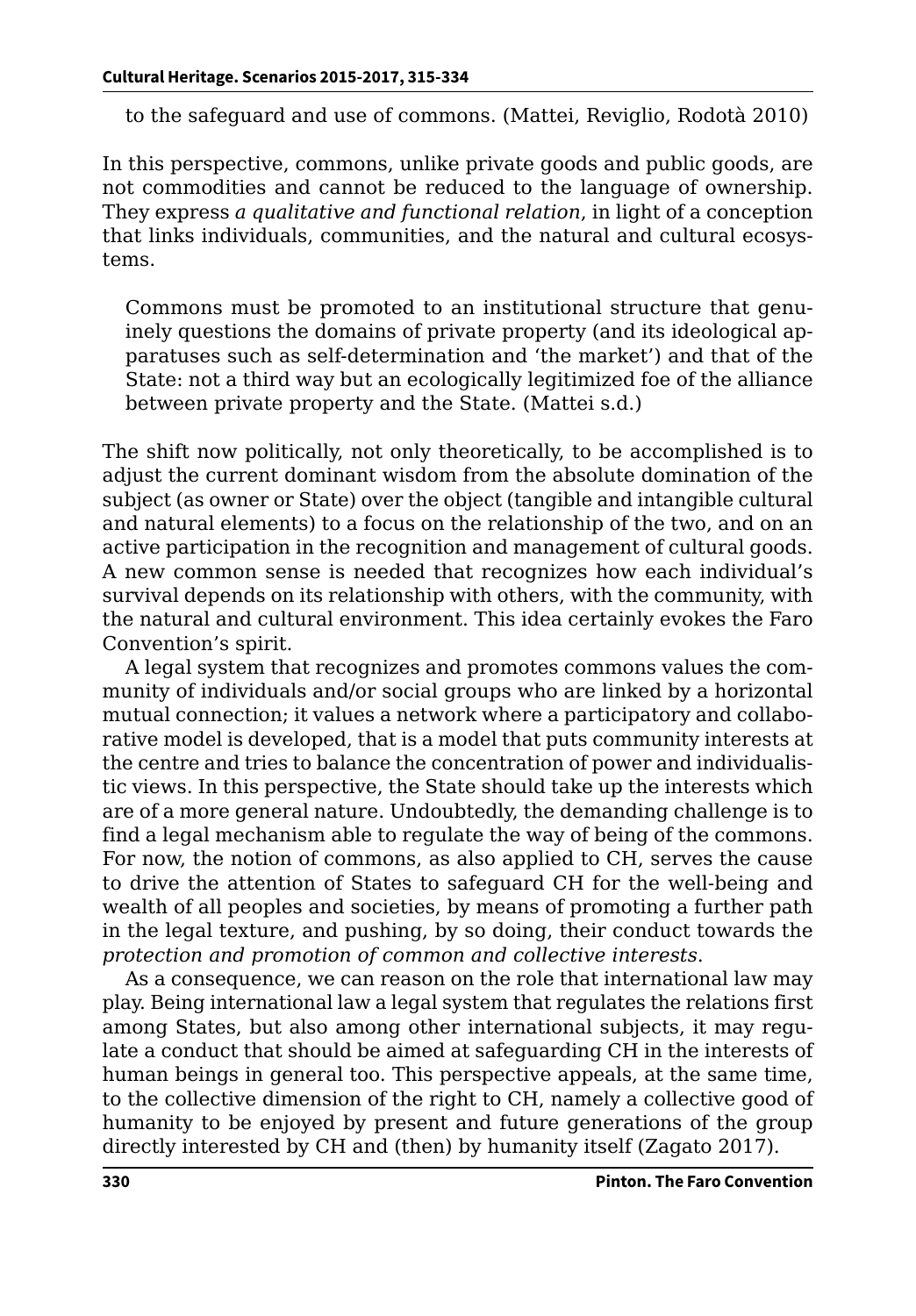It is thus by its nature and structure that international law may limit the free will and potential abuse of a State also regarding CH: international law, through the explicit or implied consent of States, may actively choose to preserve the interests of future generations as those surely enclosed in the safeguarding of CH and of other commons.

In redirecting States' actions towards the respect of present and future generations, the international community may rely upon the *theory of intergenerational equity*, a theory that has been normally applied to the natural environment, but according to us it may well apply to the cultural environment, too. This theory states that the human species holds the natural environment of the planet in common with other species, and with past, present and future generations. As members of the present generation, we are both responsible for the robustness and integrity of our planet, and beneficiaries, with the right to use and benefit from it for ourselves and the future human beings (Weiss 1992, 20).

It is from this line of reasoning that a most fascinating challenge comes to current international law as to CH.

#### **Bibliography**

- Blake, Janet (2015). *International Cultural Heritage Law*. Oxford: Oxford University Press.
- Carmosino, Cinzia (2013). "Il valore del patrimonio culturale fra Italia e Europa. La Convenzione quadro del Consiglio d'Europa sul valore del patrimonio culturale per la società". *Aedon, Rivista di Arti e Diritto online*, 1, 1-14.
- Council of Europe (2009). *Heritage and Beyond*. Strasbourg: CoE Publishing.
- De Marinis, Pablo (2011). "Derivas de la Comunidad: algunas reflexiones preliminares para una teoría sociológica en (y desde) América Latina". *SINAIS, Revista Eletrônica, Ciências Sociais*, 9(1), 92-126.
- Ferracuti, Alessandra (2011). "L'etnografo del patrimonio in Europa: esercizi di ricerca, teoria e cittadinanza". Zagato, Lauso; Vecco, Marilena (a cura di), *Le culture dell'Europa, l'Europa della cultura*. Milano: Franco Angeli, 206-28.
- Fojut, Noel (2009). "The Philosophical, Political and Pragmatic Roots of the Convention". CoE (ed.), *Heritage and Beyond*. Strasbourg: CoE Publishing, 13-21.
- Forrest, Craig (2007). "Cultural Heritage as the Common Heritage of Humankind: a Critical Re-evaluation". *Comparative & International Law Journal of South Africa*, 40, 124-51.
- Frigo, Manlio (1989). *La protezione dei beni culturali nel diritto internazionale*. Milano: Giuffrè.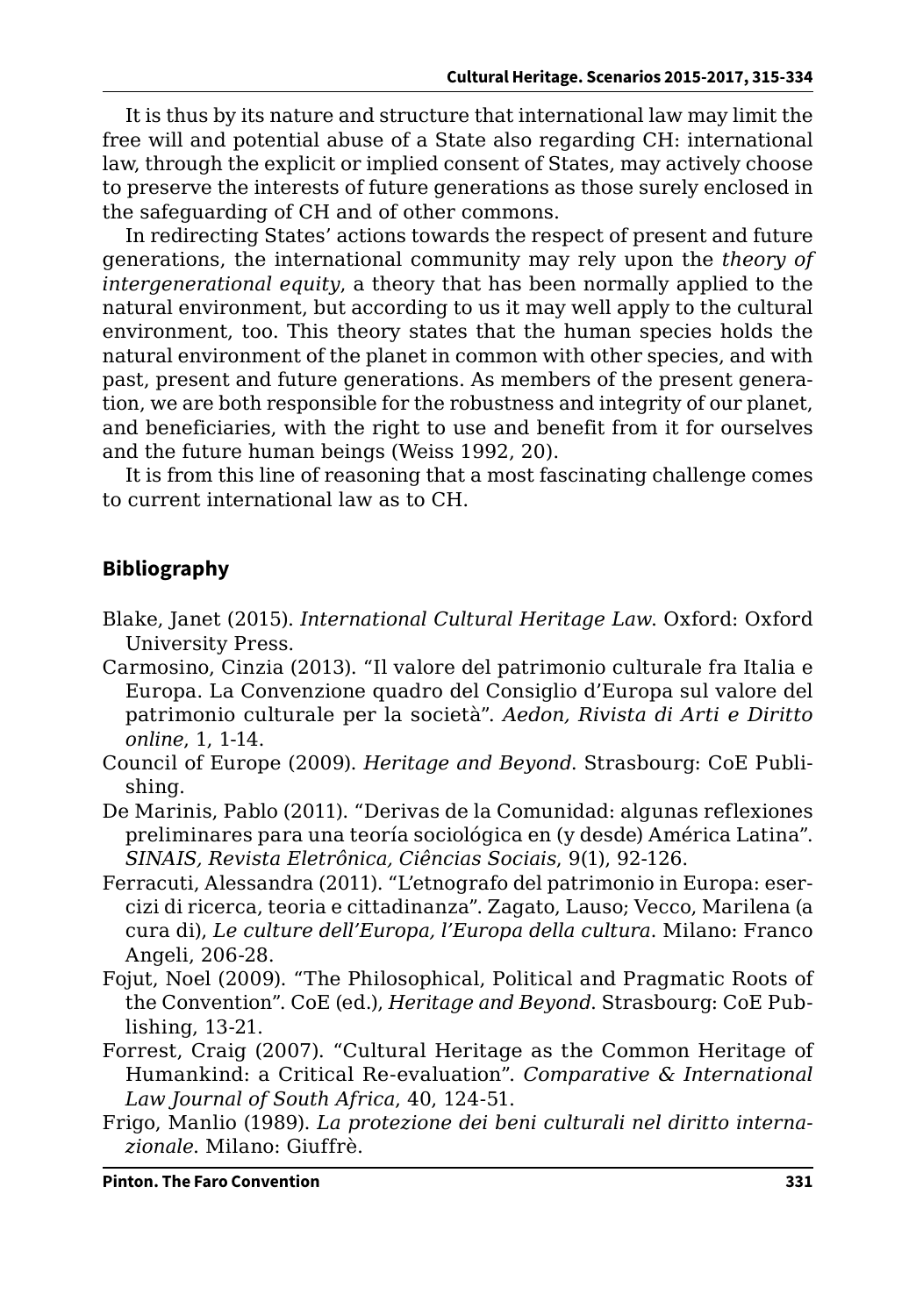- Goy, Raymond H.M. (1973). "The International Protection of the Cultural and Natural Heritage". *Netherlands Yearbook of International Law*, 4, 117-141.
- Lixinski, Lucas (2013). *Intangible Cultural Heritage in International Law*. Oxford: Oxford University Press.
- Marella, Maria Rosaria (2012). "Beni Comuni. Oltre l'Opposizione natura/ cultura". *Lettera Internazionale*, 113, 9-14.
- Mattei, Ugo (2014). "Patrimonio culturale e beni comuni: un nuovo compito per la comunità internazionale". Manacorda, Stefano, Visconti Arianna, *Protecting Cultural Heritage as a Common Good of Humanity: A Challenge for Criminal Justice*. Milano: ISPAC, 25-32.
- Mattei, Ugo (2011). "The State, the Market, and some Preliminary Question about the Commons". URL [https://works.bepress.com/ugo\\_mat](https://works.bepress.com/ugo_mattei/40/)[tei/40/](https://works.bepress.com/ugo_mattei/40/) (2017-12-15).
- Mattei, Ugo (s.d.). "Institutionalizing the Commons: An Italian Primer". URL [https://commonsblog.files.wordpress.com/2007/10/mattei-ita](https://commonsblog.files.wordpress.com/2007/10/mattei-italian-commons-chapter-short.pdf)[lian-commons-chapter-short.pdf](https://commonsblog.files.wordpress.com/2007/10/mattei-italian-commons-chapter-short.pdf) (2017-12-15).
- Mattei, Ugo; Reviglio, Edoardo; Rodotà, Stefano (a cura di) (2010). *Dal governo democratico dell'economia alla riforma del Codice Civile*. Roma; Accademia Nazionale dei Lincei, Scienze e Lettere.
- Pinton, Simona; Zagato Lauso (2017). "Regime giuridico ad hoc?". *Antropologia Museale*, 37-9, 22-6.
- Schiacchitano, Erminia (2015). "L'evoluzione delle politiche sul patrimonio culturale in Europa dopo Faro". L. Zagato, M. Vecco (a cura di), *Citizens of Europe. Culture e diritti*. Venezia: Ca' Foscari Digital Publishing. DOI [10.14277/6969-052-5/SE-3-2](http://doi.org/10.14277/6969-052-5/SE-3-2).
- Scovazzi, Tullio (1984). "Fondi marini e patrimonio comune dell'umanità". *Rivista di diritto internazionale*, 249-58.
- Weiss, Edith Brown (1992). "In Fairness to Future Generations and Sustainable Development"*. American University International Law Review*, 8(1), 19-26.
- Wolferstan, Sarah; Fairclough, Graham (2013). "Common European heritage: reinventing identity through landscape and heritage?". Callebaut, Dirk; Mařík, Jan; Maříková-Kubková, Jana (eds.), *Heritage Reinvents Europe*. Jambes: EAC, AISBL, 43-54.
- Wolfrum, Rüdiger (2009). "Common heritage of mankind". *Max Planck Encyclopedia of Public International Law*.
- Zagato, Lauso; Pinton Simona (2017). "Regime giuridico ad hoc?". *Antropologia Culturale*, 37/39, 22-6.
- Zagato, Lauso (2007). *La protezione dei beni culturali in caso di conflitto armato all'alba del secondo Protocollo 1999*. Torino: Giappichelli.
- Zagato, Lauso (2012a). "Beni culturali (Patrimonio Culturale) e bene comune". *Beni culturali Beni comuni, Educare alla partecipazione* = *Atti*